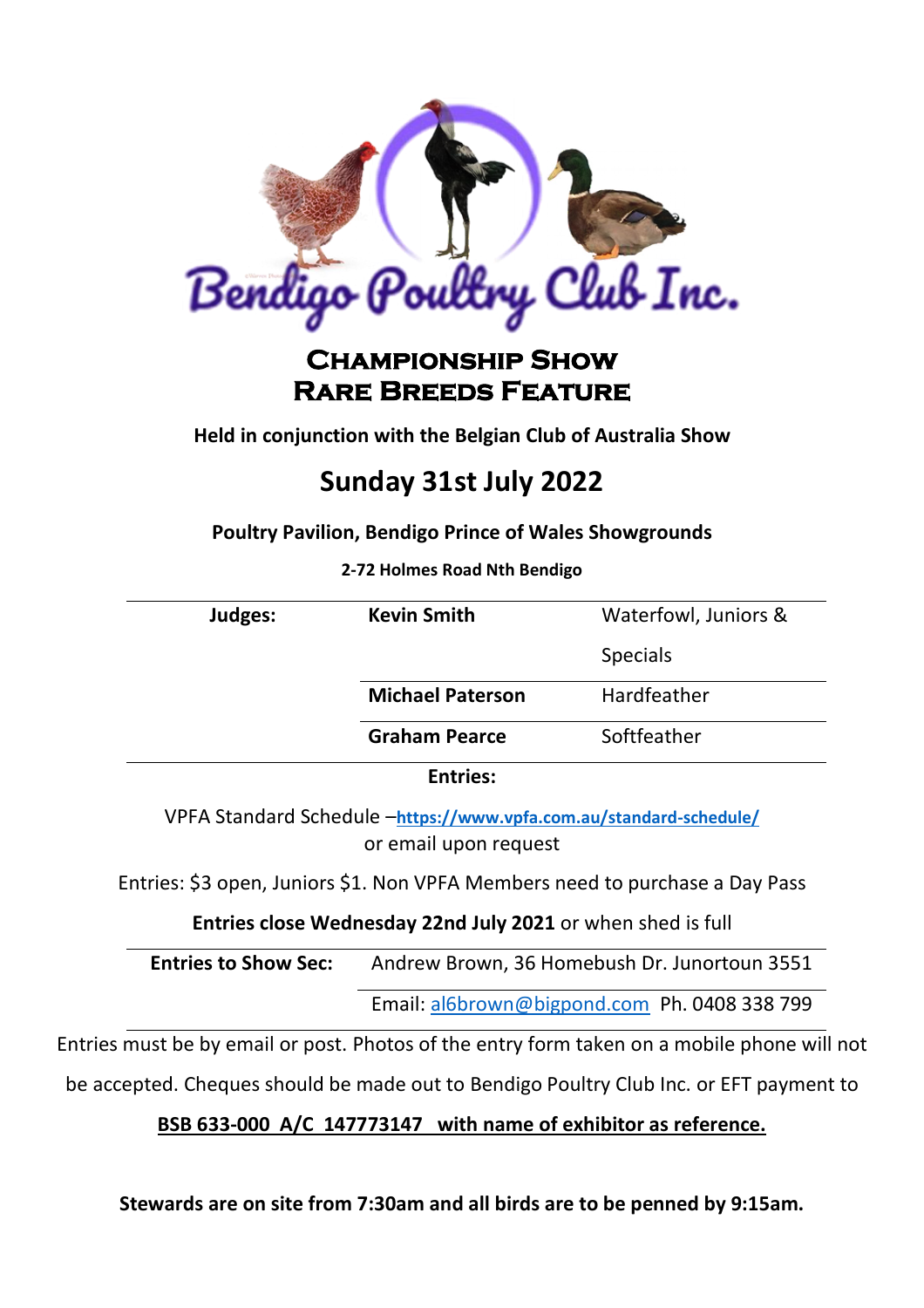## **VPFA Journal Awards for 2022**

Entries in the following categories will be eligible to receive points for the VPFA 2022 Awards:

 Hard Feather -American Game Soft Feather -Standard Wyandotte Waterfowl -Rouen Rare Breed -Cochin

#### **Prize categories and Award**

| Champion Bird of Show                   | Sash & Trophy      | \$200 |
|-----------------------------------------|--------------------|-------|
| Champion Rare Breed/Variety in Show     | Sash & Trophy      | \$50  |
| Champion Rare Breed/Variety Softfeather | Sash & Feed        | \$50  |
| Reserve Rare Breed/Variety Softfeather  | Sash               | \$50  |
| Champion Rare Breed/Variety Hardfeather | Sash & Feed        | \$50  |
| Reserve Rare Breed/Variety Hardfeather  | Sash               | \$50  |
| Champion Rare Breed/Variety Waterfowl   | Sash & Feed        | \$50  |
| Reserve Rare Breed/Variety Waterfowl    | Sash               | \$20  |
| <b>Champion Hardfeather Standard</b>    | Sash & Feed        | \$20  |
| Reserve Hardfeather Standard            | Sash               | \$20  |
| Champion Hardfeather Heavy Bantam       | Sash & Feed        | \$20  |
| Reserve Hardfeather Heavy Bantam        | Sash               | \$20  |
| Champion Hardfeather Light Bantam       | Sash & Feed        | \$20  |
| Reserve Hardfeather Light Bantam        | Sash               | \$20  |
| Champion Softfeather Standard Heavy     | Sash & Feed        | \$20  |
| Reserve Softfeather Standard Heavy      | Sash               | \$20  |
| Champion Softfeather Standard Light     | Sash & Feed        | \$20  |
| Reserve Softfeather Standard Light      | Sash               | \$20  |
| Champion Softfeather Bantam Heavy       | Sash & Feed        | \$20  |
| Reserve Softfeather Bantam Heavy        | Sash               | \$20  |
| Champion Softfeather Bantam Light       | Sash & Feed        | \$20  |
| Reserve Softfeather Bantam Light        | Sash               | \$20  |
| <b>Champion True Bantam</b>             | Sash & Feed        | \$20  |
| <b>Reserve True Bantam</b>              | Sash               | \$20  |
| <b>Champion Waterfowl</b>               | Sash & Feed        | \$50  |
| Champion Waterfowl Heavy                | Sash & Feed        | \$20  |
| <b>Champion Waterfowl Light</b>         | Sash & Feed        | \$20  |
| <b>Champion Waterfowl Bantam</b>        | Sash & Feed        | \$20  |
| Champion Junior Bird of Show            | Sash & Feed        | \$30  |
| <b>Champion Junior Waterfowl</b>        | Sash & } Topknot   | \$20  |
| Champion Junior Softfeather Standard    | Sash & } Poultry   | \$20  |
| Champion Junior Softfeather Bantam      | Sash & } voucher   | \$20  |
| Champion Junior Hardfeather             | Sash & } value     | \$20  |
| Champion Junior Rare Breed/Variety      | Sash & } \$20      | \$20  |
| <b>Best of Breed</b>                    | Sash for 8 or more |       |
|                                         |                    |       |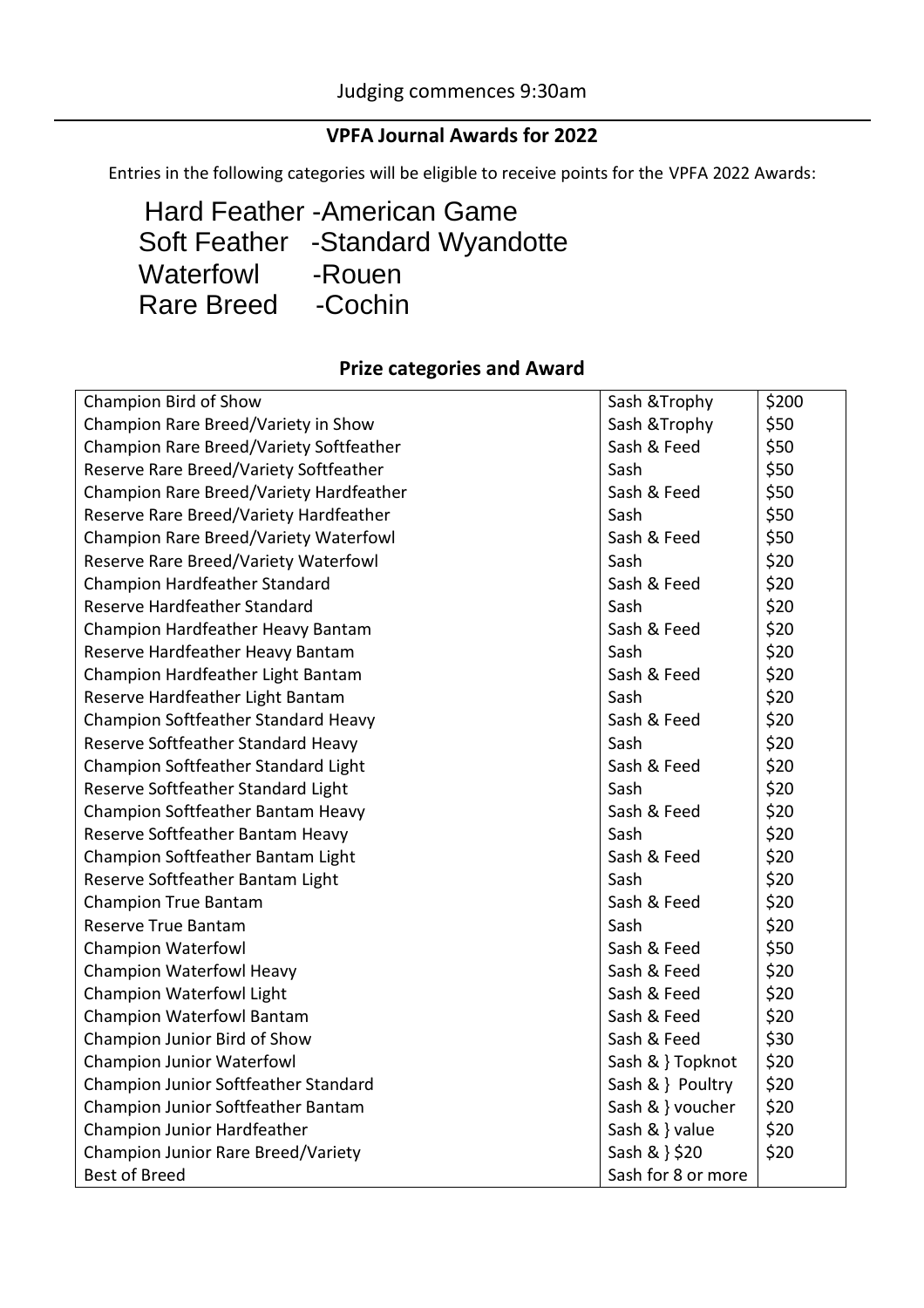#### **Rules & Regulations**

1. The BPC is affiliated with the V.P.F.A. Ltd. & all Victorian resident exhibitors must be a financial member of the V.P.F.A Ltd or purchase a Day Pass.

2. Exhibits cannot be removed from show pens after 9.30am without the consent of the Show Manager.

3. The BPC will not be responsible for any mistake, accidents, loss or damage from any cause, though the greatest care will be taken.

4. The BPC committee reserves the right to reject any entry.

5. The show manager may order any entry, which appears sick or diseased, from the pavilion.

6. The Judge's decision shall be final. Any person found guilty of causing annoyance by loud comments about a judge's decision or insulting or unseemly behaviour shall be liable to expulsion from the show & their exhibits ordered from the show & any of their judged exhibits will be disqualified.

7. Any bird entered in the wrong class will be disqualified.

8. Any watering containers are to be firmly attached & not to be left in the pens between 9.30am and the end of all judging. BPC does provide waterers.

9. No bird shall be fed in pens between 9.30am and completion of judging.

10. All birds entered in young bird classes must be under 12 months of age.

11. Non-identifiable leg bands are permitted.

12. The BPC Committee reserves the right to appoint a substitute judge if and where necessary.

13. Where "A.O.R.C." or "A.O.R.V." classes are entered, please state the particular colour or breed on the entry form. If six (6) or more birds are entered in these classes and are of the same colour or breed a new class will be created for them.

14. If a junior exhibitor is living with a parent or guardian who also shows poultry, the junior must not show the same breed or variety as the parent or guardian.

15. All junior class exhibits must be prepared and penned by the junior exhibitor only.

16. Juniors cannot enter birds in both junior and senior classes. Juniors entering junior classes are eligible for junior awards only.

17. Junior class entries are to use the same schedule of classes as open, but to place a "J" in front of the number.

18. Please do not tip water into the isles, use the buckets provided or take it outside.

19. All birds to be judged to the Australian Poultry Standards, Edition 2 and Addendum.

20.Exhibitors are responsible for feeding and watering their exhibits for the duration of the show. See also rules 8 & 9 abo

Lunch and morning tea available from the Club.

The Sunday market will be operating on the day with plenty of variety to interest all family members.

#### **# Standard Schedules can be found at:**

**<https://www.vpfa.com.au/standard-schedule/>**

For further information:

## **Show Manager** David Pickles

PO Box 369 Huntley, Vic 3551

**Show Secretary** Andrew Brown al6brown@bigpond.com 0408 338 799